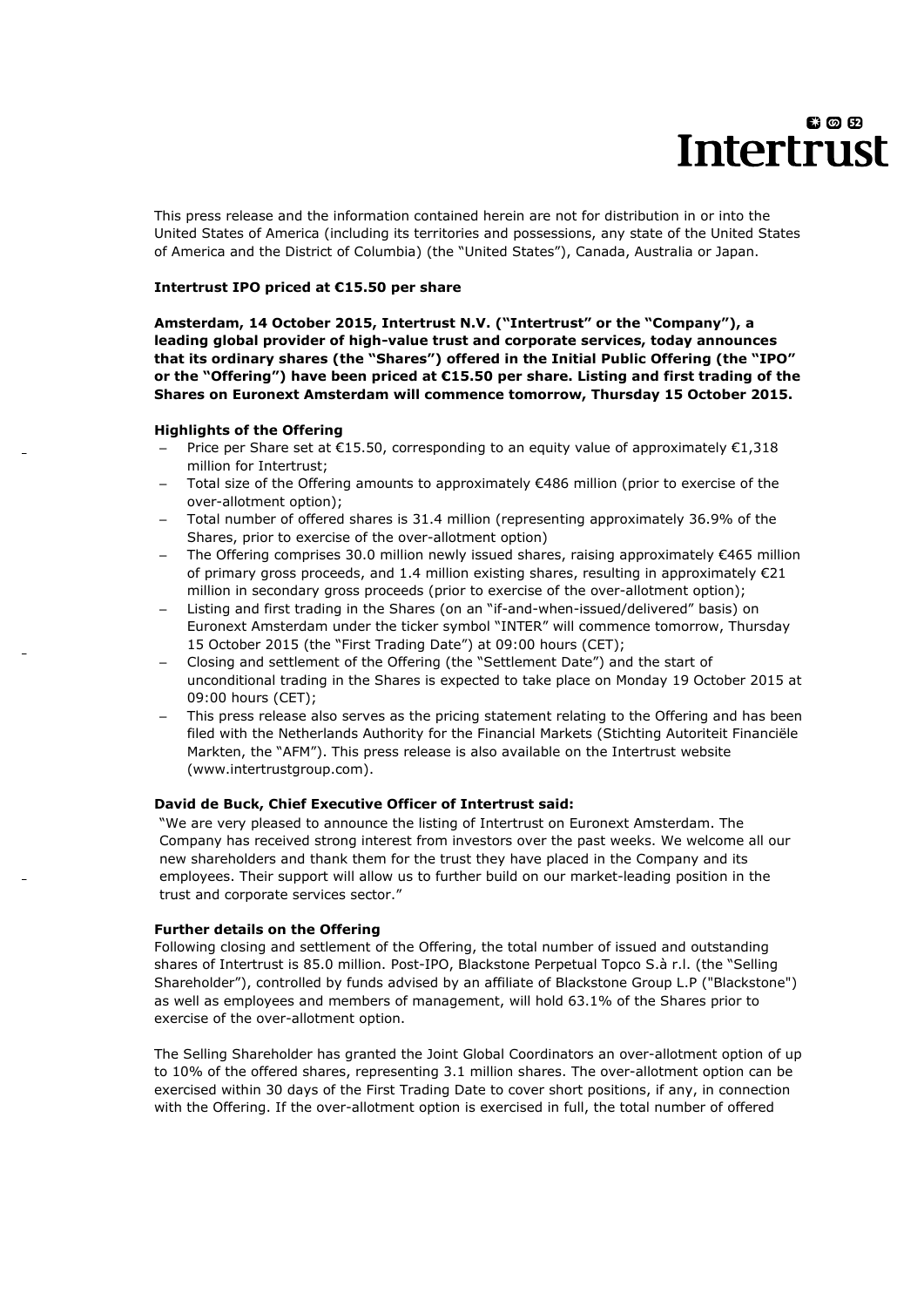shares will represent 40.6% of the Shares and the Selling Shareholder will hold 59.4% of the Shares.

The Company and Blackstone have agreed to a lock-up period of 180 days from the Settlement Date. Management and employee shareholders are subject to a lock-up period of 360 days from the Settlement Date. The lock-ups are subject to customary carve-outs.

The Company will use the net proceeds from the sale of the newly issued shares to repay a portion of its existing indebtedness in order to deleverage and improve its capital structure. The Company will not receive any proceeds from the sale of the existing shares.

Deutsche Bank and UBS are acting as Joint Global Coordinators and Joint Bookrunners in relation to the Offering. ABN AMRO, Morgan Stanley and J.P. Morgan are acting as Joint Bookrunners and Berenberg as Co-lead Manager. ABN AMRO is acting as the listing & paying agent. Lazard is acting as financial adviser to the Company and Selling Shareholder.

## **Prospectus and pricing statement**

The Offering is being made only by means of a prospectus. Copies of the prospectus may, subject to applicable securities law restrictions, be obtained from the website of Intertrust (www.intertrustgroup.com).

This press release also serves as the pricing statement relating to the Offering and has been filed with the Netherlands Authority for the Financial Markets (Stichting Autoriteit Financiële Markten, the "AFM"). This press release is also available on the Intertrust website (www.intertrustgroup.com).

## **Stabilisation**

In connection with the Offering, Deutsche Bank as the Stabilisation Manager, or any of its agents, on behalf of the Underwriters (as defined in the prospectus) may (but will be under no obligation to), to the extent permitted by applicable law, effect transactions with a view to supporting the market price of the Shares at a higher level than that which might otherwise prevail in the open market. Such transactions may be effected on any securities market, over-the-counter market, stock exchange (including Euronext Amsterdam) or otherwise and may be undertaken at any time during the period commencing on the First Trading Date and ending no later than 30 calendar days thereafter. The Stabilisation Manager or any of its agents will not be obligated to effect stabilising transactions, and there will be no assurance that stabilising transactions will be undertaken. Such stabilising transactions, if commenced, may be discontinued at any time without prior notice. Save as required by law or regulation, neither the Stabilisation Manager nor any of its agents intends to disclose the extent of any over-allotments made and/or stabilisation transactions under the Offering. The Stabilisation Manager may, for purposes of stabilising transactions, over-allot Shares up to a maximum of 10% of the total number of offered shares.

### **Earlier announcements relating to the Offering**

On 21 September 2015, Intertrust announced its intention to launch an Initial Public Offering and listing on Euronext Amsterdam and, on 5 October 2015, Intertrust announced the launch of the Offering. The press releases are available on the website of Intertrust (www.intertrustgroup.com).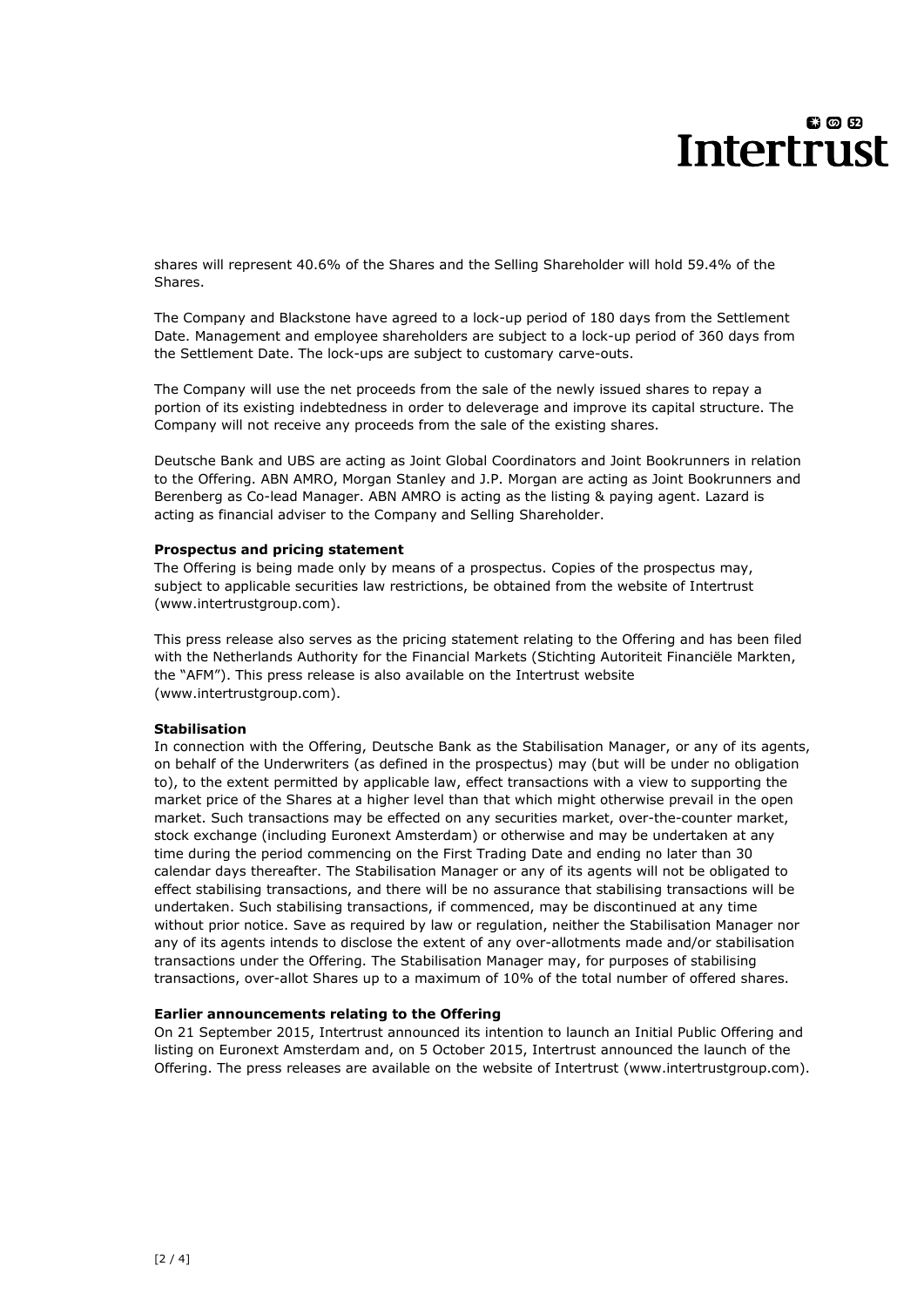ENQUIRIES Intertrust N.V. Anne Louise Metz Tel +31 20 577 1157

This press release does not constitute, or form part of, an offer to sell, or a solicitation of an offer to purchase, any securities (the "Shares") of Intertrust N.V. (the "Company") in the United States, Canada, Australia or Japan. The Shares of the Company have not been and will not be registered under the U.S. Securities Act of 1933, as amended (the "Securities Act") and may not be offered or sold within the United States absent registration or an applicable exemption from, or in a transaction not subject to, the registration requirements of the Securities Act. Any sale in the United States of the securities mentioned in this press release will be made solely to "qualified institutional buyers" as defined in Rule 144A under the Securities Act.

\_\_\_\_\_\_\_\_\_\_\_\_\_\_\_\_\_\_\_\_\_\_\_\_\_\_\_\_\_\_\_\_\_\_\_\_\_\_\_\_\_\_\_\_\_\_\_\_\_\_\_\_\_\_\_\_\_\_\_\_\_\_\_\_\_\_\_\_\_\_\_\_\_\_\_\_

In any EEA Member State, other than the Netherlands, that has implemented Directive 2003/71/EC, as amended (together with any applicable implementing measures in any member State, the "Prospectus Directive"), this press release is only addressed to and is only directed at qualified investors in that Member State within the meaning of the Prospectus Directive.

The press release does not constitute a prospectus within the meaning of the Dutch Financial Markets Supervision Act (*Wet op het financieel toezicht*) and does not constitute an offer to acquire securities. An offer to acquire Shares pursuant to the proposed offering is made, and any investor should make his investment decision solely on the basis of information that is contained in the prospectus as approved by the Netherlands Authority for the Financial Markets (*Stichting Autoriteit Financiële Markten*) (the "AFM") and made generally available in the Netherlands in connection with such offering. Copies of the prospectus may be obtained at no cost from the Company, through the website of the AFM and through the website of the Company.

In the United Kingdom, this press release is only being distributed to, and is only directed at, and any investment or investment activity to which this press release relates is available only to, and will be engaged in only with, "qualified investors" (as defined in section 86(7) of the Financial Services and Markets Act 2000) (i) who are persons having professional experience in matters relating to investments who fall within the definition of "investment professionals" in Article 19(5) of the Financial Services and Markets Act 2000 (Financial Promotion) Order 2005 (the "Order"); or (ii) who are high net worth entities falling within Article 49(2)(a) to (d) of the Order, or other persons to whom it may otherwise be lawfully communicated (all such persons together being referred to as "relevant persons"). Persons in the United Kingdom who are not relevant persons should not take any action on the basis of this press release and should not act or rely on it.

This press release does not constitute a recommendation concerning the Shares. The price and value of securities can go down as well as up. Past performance is not a guide to future performance. Information in this press release or any of the documents relating to any offering of Shares cannot be relied upon as a guide to future performance. Potential investors should consult a professional advisor as to the suitability of an investment in the Shares for the person concerned.